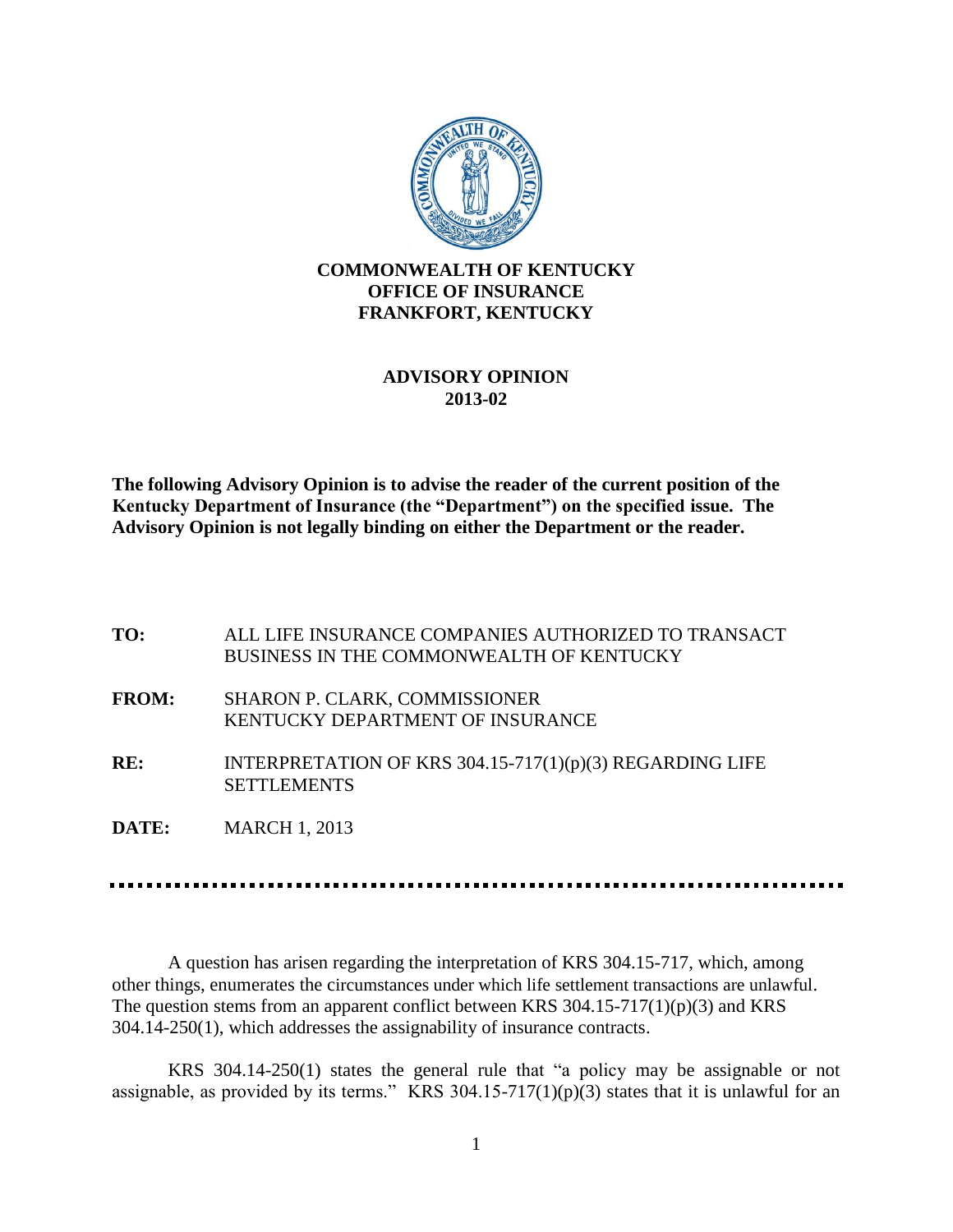insurer to "engage in any transaction, act, practice, or course of business, or dealing which restricts, limits, or impairs in any way the lawful transfer of ownership, change of beneficiary, or assignment of a policy." KRS 304.14-250(1) allows the issue of assignability to be negotiated in the contract, while KRS 304.15-717(1)(p)(3) prohibits a policy from being non-assignable; thus the apparent conflict.

In Ledford v. Faulkner, 661 S.W.2d 475 (Ky. 1983), the Kentucky Supreme Court stated that, "where there is an apparent conflict between statutes or sections thereof, it is the duty of the court to try to harmonize the interpretation of the law so as to give effect to both sections or statues if possible." The Supreme Court elaborated in Brooks v. Commonwealth of Kentucky, 217 S.W.3d 219 (Ky. 2007), stating that, "when presented with a statutory conflict whereby one interpretation would render a portion of a statute meaningless and the other would harmonize and give effect to both provisions, rules of statutory construction require the interpretation that harmonizes the statutes and prevents a part of a statute from becoming meaningless or ineffectual." Therefore, if possible, the Department must interpret these statutes in such a way as to give legal significance and meaning to both.

In Withers v. University of Kentucky, 939 S.W.2d 340 (Ky. 1997), the Supreme Court stated that when two statutes which concern the same or similar subject matter conflict, Kentucky adheres to the rule of statutory construction that the more specific statute controls over the more general statute. Further, KRS 304.1-130 states that "provisions of this code relative to a particular kind of insurance or a particular type of insurer or to a particular matter shall prevail over provisions relating to insurance in general or insurers in general or to such matter in general."

KRS 304.14-250(1) is contained in Subtitle 14 of the Kentucky Insurance Code, which is titled "The Insurance Contract." Subtitle 14 applies to virtually all insurance contracts with a few exceptions noted in KRS 304.14-010. KRS 304.15-717(1)(p)(3) is located in Subtitle 15, which is titled "Life Insurance and Annuity Contracts" and further falls under the subheading "Life Settlements." This subheading contains the provisions governing the business of life settlements. Pursuant to the rule articulated in Withers and KRS 304.1-130, in the event of a conflict, the specific statute – KRS 304.15-717(1)(p)(3) – –controls over the general statute – KRS 304.14-250(1).

It is the Department's position that, pursuant to KRS  $304.14-250(1)$ , an insurer may prevent the assignment of a policy by stating in the policy that such policy is not assignable. However, if the policy is a life insurance policy and the owner wants to life settle such policy (which requires an assignment), the clause in the policy which prevents assignments will not be enforceable. If an insurer attempts to "restrict, limit, or impair in any way" the lawful assignment of a policy regarding life settlements, it would be violating KRS 304.15-  $717(1)(p)(3)$ .

Based on the above, the Department interprets KRS 304.14-250(1) to allow the insurer to place language in any policy that states such policy may be assignable or not assignable. In addition, the Department interprets KRS 304.15-717(1)(p)(3) to indicate that an insurer cannot